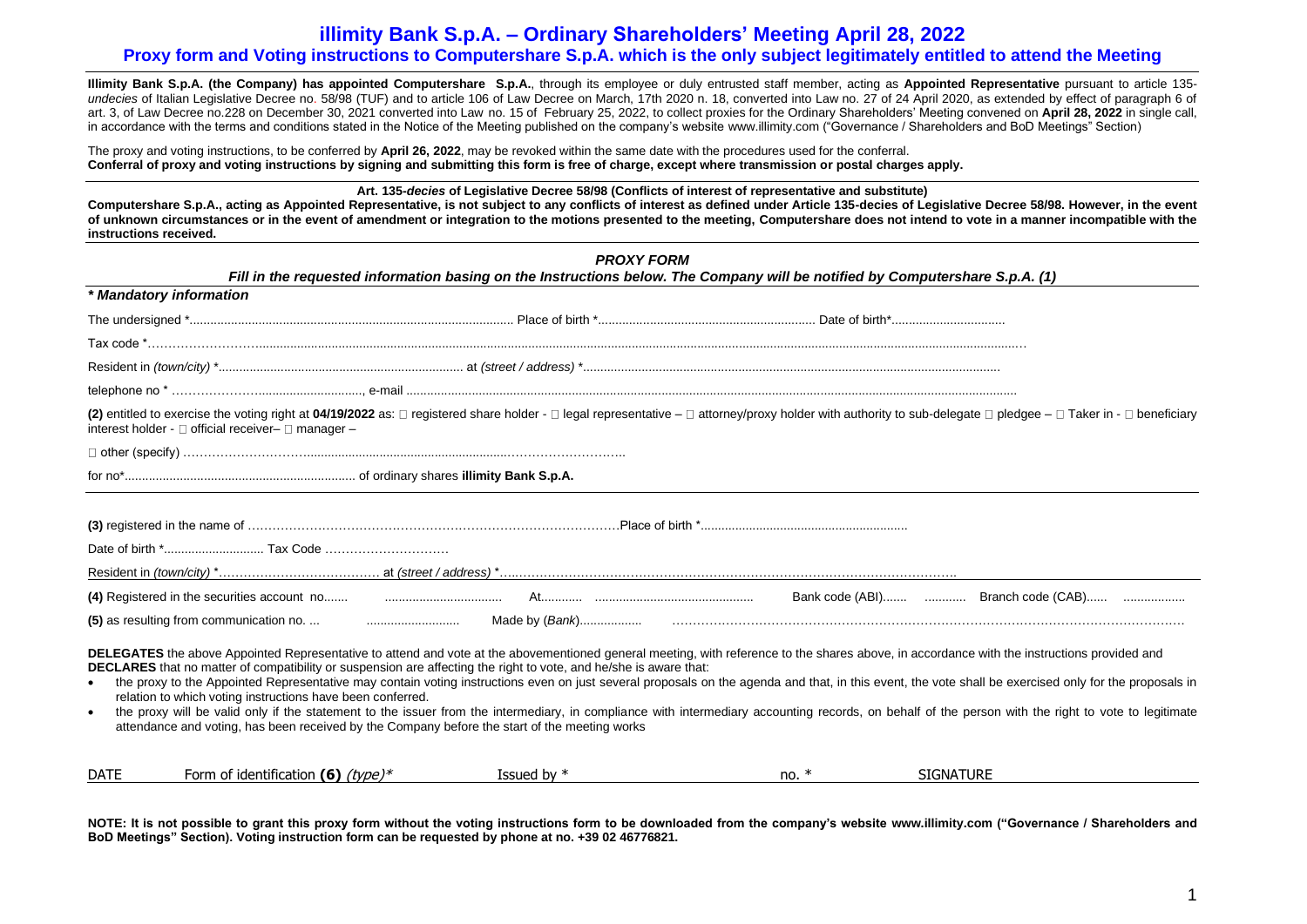**illimity Bank S.p.A. – Ordinary Shareholders' Meeting April 28, 2022**

**Proxy form and Voting instructions to Computershare S.p.A. which is the only subject legitimately entitled to attend the Meeting**

*VOTING INSTRUCTIONS*

*WARNING*

*This voting instructions form could be amended to include any proposal of resolution and/or vote on the items on the agenda that were presented by shareholders until April 12, 2022; in this event, the voting instruction will be dispatched by April 13, 2022, including the new proposals, in line with the notice of call*

*(For use of Appointed Representative only - tick relevant boxes and send to Computershare S.p.A. as per the instructions for filling in)*

The undersigned *(7)*

**INSTRUCTS** the Appointed Representative to vote at the above indicated shareholders' meeting as follow *(8)*

|                                | <b>VOTING</b><br><b>INSTRUCTIONS</b>       |
|--------------------------------|--------------------------------------------|
| <b>RESOLUTIONS TO BE VOTED</b> | $F($ for $)$ , C (against), A<br>(abstain) |

# **ORDINARY SESSION**

| (0010) | 1. illimity Bank S.p.A.'s Separate Financial Statements as at 31 December 2021. Presentation of the consolidated financial<br>statements of illimity Bank S.p.A. as at 31 December 2021. Presentation of the consolidated non-financial statement as at<br>31 December 2021. Resolutions pertaining thereto and arising therefrom. |  |  |
|--------|------------------------------------------------------------------------------------------------------------------------------------------------------------------------------------------------------------------------------------------------------------------------------------------------------------------------------------|--|--|
|        | <b>Section A</b> – vote for resolution proposed by the Board of Directors (9)                                                                                                                                                                                                                                                      |  |  |

| (0020) | 2. Allocation of profits of the year closed at 31 December 2021. Resolutions pertaining thereto and arising therefrom. |  |  |
|--------|------------------------------------------------------------------------------------------------------------------------|--|--|
|        | <b>Section A</b> – vote for resolution proposed by the Board of Directors (9)                                          |  |  |

| (0030) | 3. Report on remuneration policy, also pursuant to article 123-ter of Italian Legislative Decree no. 58/1998. Resolutions<br>pertaining thereto and resulting therefrom. |  |  |
|--------|--------------------------------------------------------------------------------------------------------------------------------------------------------------------------|--|--|
|        | <b>Section A</b> – vote for resolution proposed by the Board of Directors (9)                                                                                            |  |  |

| (0040) | 4. Report on compensation paid pursuant to article 123-ter of Italian Legislative Decree no. 58/1998. |  |  |
|--------|-------------------------------------------------------------------------------------------------------|--|--|
|        | $\sim$ <b>Section A</b> – vote for resolution proposed by the Board of Directors (9)                  |  |  |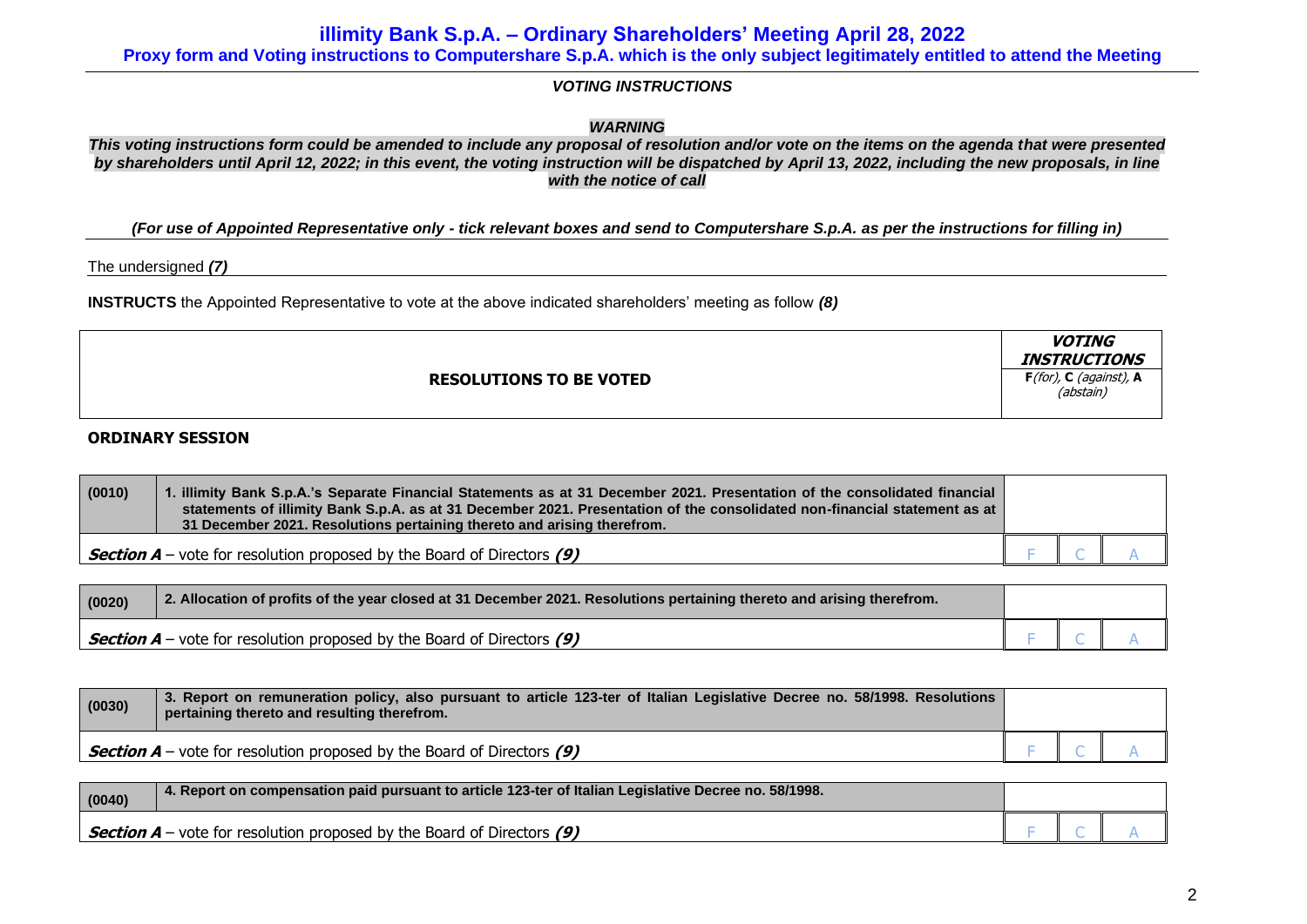**5. Appointment of the corporate bodies.**

| (0050) | 5.1 Determination of the total number of members of the Board of Directors for the period 2022-2024. Resolutions pertaining<br>thereto and resulting therefrom. |  |  |
|--------|-----------------------------------------------------------------------------------------------------------------------------------------------------------------|--|--|
|        | <b>Section A</b> – vote for resolution proposed by the Board of Directors $(9)$                                                                                 |  |  |

| (0060) | 5.2 Appointment of the members of the Board of Directors who are not also members of the Audit and Internal Control<br>Committee. Resolutions pertaining thereto and resulting therefrom. |  |  |
|--------|-------------------------------------------------------------------------------------------------------------------------------------------------------------------------------------------|--|--|
| (12)   | Section A – vote For the list (motion) with the number to be fill in the side box or vote Contrary/Abstention to all lists (motions)                                                      |  |  |

| (0070) | 5.3 Appointment of the members of the Audit and Internal Control Committee. Resolutions pertaining thereto and resulting<br>therefrom.   |  |  |
|--------|------------------------------------------------------------------------------------------------------------------------------------------|--|--|
| (12)   | Section A - vote For the list (motion) with the number to be fill in the side box or vote Contrary/Abstention to all lists (motions)   N |  |  |

| (0080) | 5.4 Determination of the compensation of the members of the Board of Directors who are not also members of the Audit and<br>(Internal Control Committee. Resolutions pertaining thereto and resulting therefrom. |  |  |
|--------|------------------------------------------------------------------------------------------------------------------------------------------------------------------------------------------------------------------|--|--|
|        | <b>Section A</b> – vote for resolution proposed by the Board of Directors $(9)$                                                                                                                                  |  |  |

| (0090) | 5.5 Determination of the compensation of the members of the Audit and Internal Control Committee. Resolutions pertaining<br>thereto and resulting therefrom. |  |  |
|--------|--------------------------------------------------------------------------------------------------------------------------------------------------------------|--|--|
|        | <b>Section A</b> – vote for resolution proposed by the Board of Directors $(9)$                                                                              |  |  |

| (0100) | 6. Amendments to the Regulations governing general meetings. Resolutions pertaining thereto and arising therefrom. |  |  |
|--------|--------------------------------------------------------------------------------------------------------------------|--|--|
|        | <b>Section A</b> – vote for resolution proposed by the Board of Directors $(9)$                                    |  |  |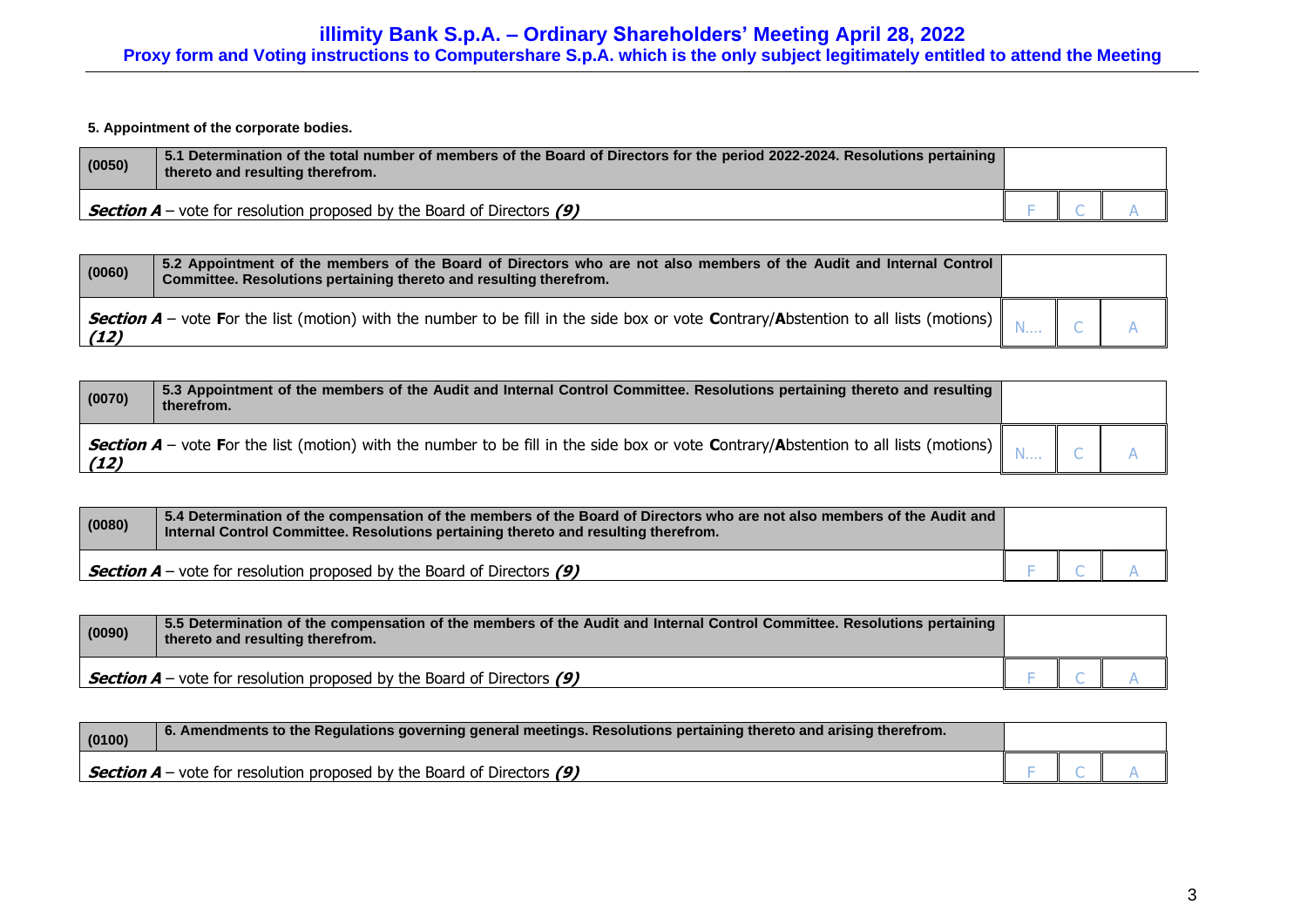| Derivative action against Directors                                                                                               |  |  |
|-----------------------------------------------------------------------------------------------------------------------------------|--|--|
| Vote for proposed derivative action pursuant art. 2393, subsection 2, of Italian civil code upon approval of the annual financial |  |  |
| statements (If no voting instruction are indicated, the Appointed Representative will vote $C$ – against)                         |  |  |

 $\blacksquare$  DATE  $\blacksquare$  SIGNATURE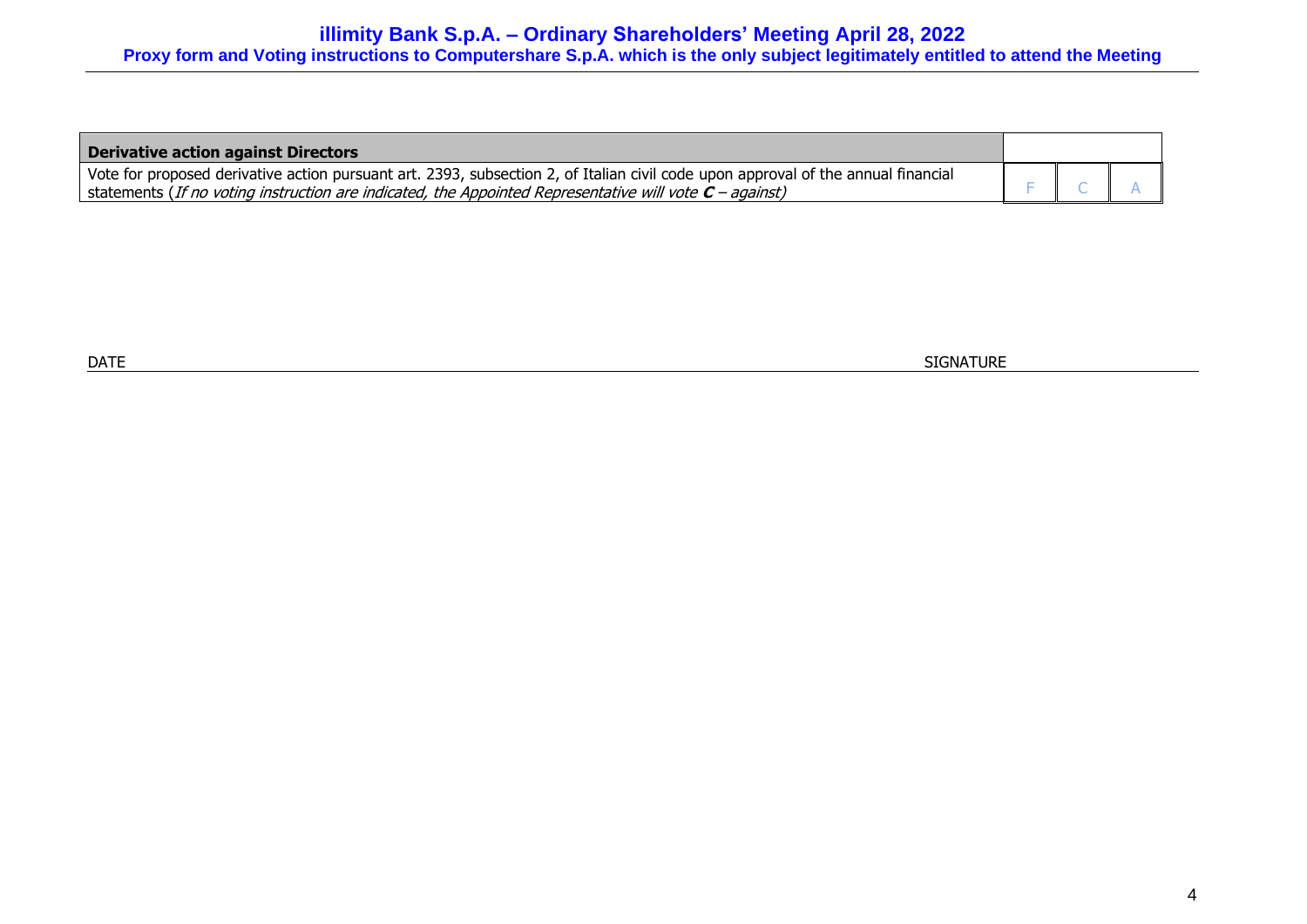### *Instructions for filling in and submitting the form*

This form could be updated and integrated if the Company receives requests for integrations or proposals pursuant to art. 126-bis of the TUF (where applicable) or individual resolution proposals relating to the items on the agenda, as provided in the notice of call of the Shareholders' Meeting, respectively, in the paragraphs "**Right to request additional items to the agenda and propose new resolutions** " and " **Right to request individual resolutions**".

- *1. The Proxy form must be notified to the Company (together with a valid ID document and, in case, the documentation providing proof of the signatory power) via the Appointed Representative together with the Voting Instructions reserved to him within April 26, 2022, using one of the following methods:*
	- *1) Registered Email Holders (PEC): as an attachment document (PDF format) sent to [operations@pecserviziotitoli.it](mailto:operations@pecserviziotitoli.it) in the event that the Proxy Grantor (as Individual or as Legal Entity) is a Registerd Email Holder;*
	- *2) Digital Signature Holders (FEA): as an attachment document with digital signature sent to [operations@pecserviziotitoli.it](mailto:operations@pecserviziotitoli.it) in the event that the Proxy Grantor (as Individual or as Legal Entity) is a Digital Signature Holder;*
	- *3) Common Email address Holders: as an attachment document (PDF format) sent to [operations@pecserviziotitoli.it.](mailto:operations@pecserviziotitoli.it) In this case, the hard copy of the proxy shall be sent via ordinary mail service to Computershare S.p.A. in Lorenzo Mascheroni Street, 20145 Milan (MI), Italy, as soon as possible;*

#### *The use of different email address than those mentioned above or a delay respect to the deadline, as well as the only use of ordinary mail service, will not ensure the correct submission of the proxy.*

- *2. Specify the capacity of the proxy signatory and, where applicable, attach documentary proof of his power.*
- *3. To be completed only if the registered shareholder is different from the proxy signatory; mandatory indications on relevant personal details must be included.*
- *4. Provide the securities account number, Bank Codes and Branch Codes of the Depository, or in any case its name, available in the securities account statement.*
- *5. Reference to the communication made by the intermediary and its name.*
- *6. Provide details of a valid form of identification of the proxy signatory.*
- *7. Provide the name and surname of the signatory of the Proxy form and Voting instructions.*
- *8. Pursuant to article 135-*undecies*, subsection 3, of Italian Legislative Decree no. 58/1998, "Shares for which full or partial proxy is conferred are calculated for the purpose of determining due constitution of the shareholders' meeting. With regard to proposals for which no voting instructions are given, the shares of the shareholder concerned are not considered in calculating the majority and the percentage of capital required for the resolutions to be carried".*
- *9. The resolutions proposed to the shareholders' meeting, which are briefly referred to herein, are reported in the Reports published on the company website ["www.illimity.com"](http://www.illimity.com/)*
- *Computershare S.p.A., as Appointed Representative, has not personal interest or on behalf of third party in the proposals mentioned, however, in the event of unknown circumstances or in the event of amendment or integration to the motion presented to the meeting, Computershare does not intend to vote in a manner incompatible with the instructions received in Sections A and C.*

*The vote is expressed by ticking the relevant box between the following: F (for), C (against) or A (abstention).*

- *10. There is the Section A2 to receive instructions when an alternative, complementary or additional resolution to the motion proposed by the Board of Directors had been presented and published pursuant to art. 126-bis of the TUF, within the term and in the cases provided. The Appointed Representative shall vote on each motion in accordance with the instructions and the delegating party shall give instructions consistent with the type of proposals (alternative or complementary) published.*
- *11. In the absence of a proposal from the Board of Directors or other proposal published subsequently and reported in the instruction form, the Appointed Representative will be called to approve a proposal from those presented at the meeting by the President on behalf of the proposing subjects. Therefore, the voting instructions are collected by*  the Appointed Representative in Section C as the only expression of vote on the proposals presented by the subjects indicated therein. The voting instructions provided in *relation to the different characteristics of the proposers indicated in Section C may also be identical to each other but bind the Appointed Representative to cast the vote only if the proposer has the characteristics indicated in the correspondent instruction. In the case of several proposals submitted by various subjects holding minority interests not previously disclosed and not reported in the instruction form, the Appointed Representative will not be able to cast any vote.*
- *12. Indicate the number of the list or the proposal (as provided on the Company website) that you want to vote "for" or indicate your preference to vote against (C) or to abstain (A) which will apply to all lists/proposals. If only one list/proposal is presented, the voting instructions will relate to that one.*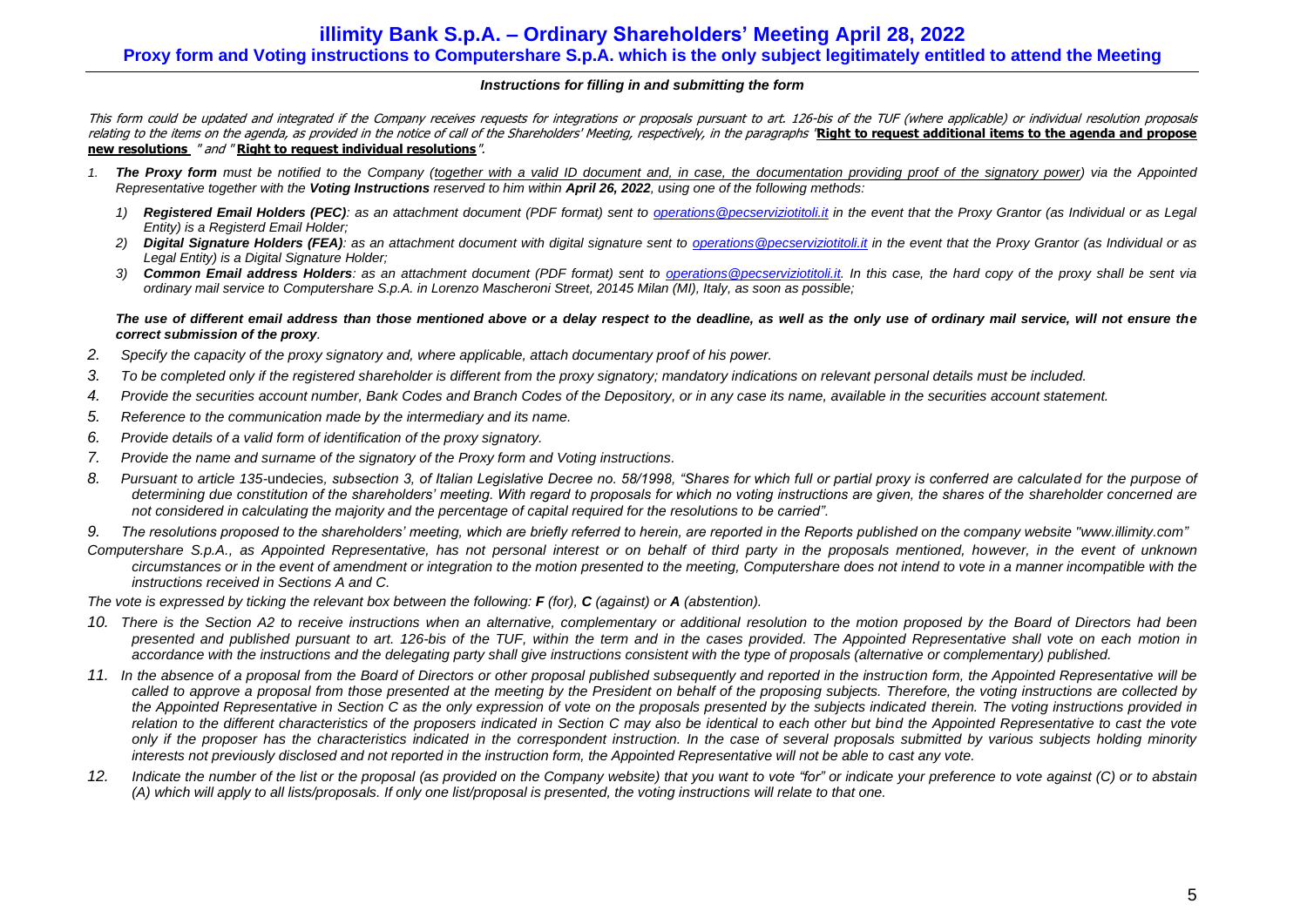**illimity Bank S.p.A. – Ordinary Shareholders' Meeting April 28, 2022 Proxy form and Voting instructions to Computershare S.p.A. which is the only subject legitimately entitled to attend the Meeting**

### *Italian Legislative Decree no. 58/98 (T.U.F) Article 135-***decies**

*(Conflict of interest of the representative and substitutes*)

1. Conferring proxy upon a representative in conflict of interest is permitted provided that the representative informs the shareholder in writing of the circumstances giving rise to such conflict of interest and provided specific voting instructions are provided for each resolution in which the representative is expected to vote on behalf of the shareholder. The representative shall have the onus of proof regarding disclosure to the shareholder of the circumstances giving rise to the conflict of interest. Article 1711, second subsection of the Italian Civil Code does not apply.

2. In any event, for the purposes of this article, conflict of interest exists where the representative or substitute:

a) has sole or joint control of the company or is controlled or is subject to joint control by that company.

b) is associated with the company or exercises significant influence over that company or the latter exercises significant influence over the representative.

c) is a member of the board of directors or control body of the company or of the persons indicated in paragraphs a) and b);

d) is an employee or auditor of the company or of the persons indicated in paragraph a);

e) is the spouse, close relative or is related by up to four times removed of the persons indicated in paragraphs a) to c);

f) is bound to the company or to persons indicated in paragraphs a), b), c) and e) by independent or employee relations or other relations of a financial nature that compromise independence.

3. Replacement of the representative by a substitute in conflict of interest is permitted only if the substitute is indicated by the shareholder. In such cases, subsection 1 shall apply. Disclosure obligations and related onus of proof in any event remain with the representative.

4. This article shall also apply in cases of share transfer by proxy.

# *Article 135-undecies*

# (*Appointed representative of a listed company*)

1. Unless the Articles of Association decree otherwise, companies with listed shares designate a party to whom the shareholders may, for each shareholders' meeting and within the end of the second trading day prior to the date scheduled for the shareholders' meeting, including for callings subsequent to the first, a proxy with voting instructions on all or some of the proposals on the agenda. The proxy shall be valid only for proposals on which voting instructions are conferred.

2. Proxy is conferred by signing a proxy form, the content of which is governed by a Consob regulation. Conferring proxy shall be free of charge to the shareholder. The proxy and voting instructions may be cancelled within the time limit indicated in subsection 1.

3. Shares for which full or partial proxy is conferred are calculated for the purpose of determining due constitution of the shareholders' meeting. About proposals for which no voting instructions are given, the shares are not considered in calculating the majority and the percentage of capital required for the resolutions to be carried.

4. The person appointed as representative shall any interest, personal or on behalf of third parties, that he or she may have with respect to the resolution proposals on the agenda. The representative must also maintain confidentiality of the content of voting instructions received until scrutiny commences, without prejudice to the option of disclosing such information to his or her employees or collaborators, who shall also be subject to confidentiality obligations. The party appointed as representative may not be assigned proxies except in compliance with this article.

5. By regulation pursuant to subsection 2, Consob may establish cases in which a representative failing to meet the indicated terms of Article 135-decies may express a vote other than that indicated in the voting instructions.

#### *Article 126-bis*

# *(Integration of the agenda of the shareholders' meeting and presentation of new proposed resolutions)*

Shareholders, who individually or jointly account for one fortieth of the share capital may ask, within ten days of publication of the notice calling the shareholders' meeting, or within five days in the event of calling the meeting in accordance with article 125-bis, subsection 3 or article 104, subsection 2, for the integration of the list of items on the agenda, specifying in the request, the additional items they propose or presenting proposed resolution on items already on the agenda. The requests, together with the certificate attesting ownership of the share, are presented in writing, by correspondence or electronically, in compliance with any requirements strictly necessary for the identification of the applicants indicated by the company. Those with voting rights may individually present proposed resolutions in the shareholders' meeting. For cooperative companies the amount of the capital is determined by the statutes also in derogation of article 13[5-bis.](http://www.consob.it/mainen/documenti/english/laws/fr_decree58_1998.htm#sdfootnote595bissym) 

2. Integrations to the agenda or the presentation of further proposed resolutions on items already on the agenda, in accordance with subsection 1, are disclosed in the same ways as prescribed for the publication of the notice calling the meeting, at least fifteen days prior to the date scheduled for the shareholders' meeting. Additional proposed resolutions on items already on the agenda are made available to the public in the ways pursuant to article 125-ter, subsection 1, at the same time as publishing news of the presentation. Terms are reduced to seven days in the case of shareholders' meetings called in accordance with article 104, subsection 2 or in the case of a shareholders' meeting convened in accordance with article 125-bis, subsection 3.

3. The agenda cannot be supplemented with items on which, in accordance with the law, the shareholders ' meeting resolved on proposal of the administrative body or on the basis of a project or report prepared by it, other than those specified under article 125-ter, subsection 1.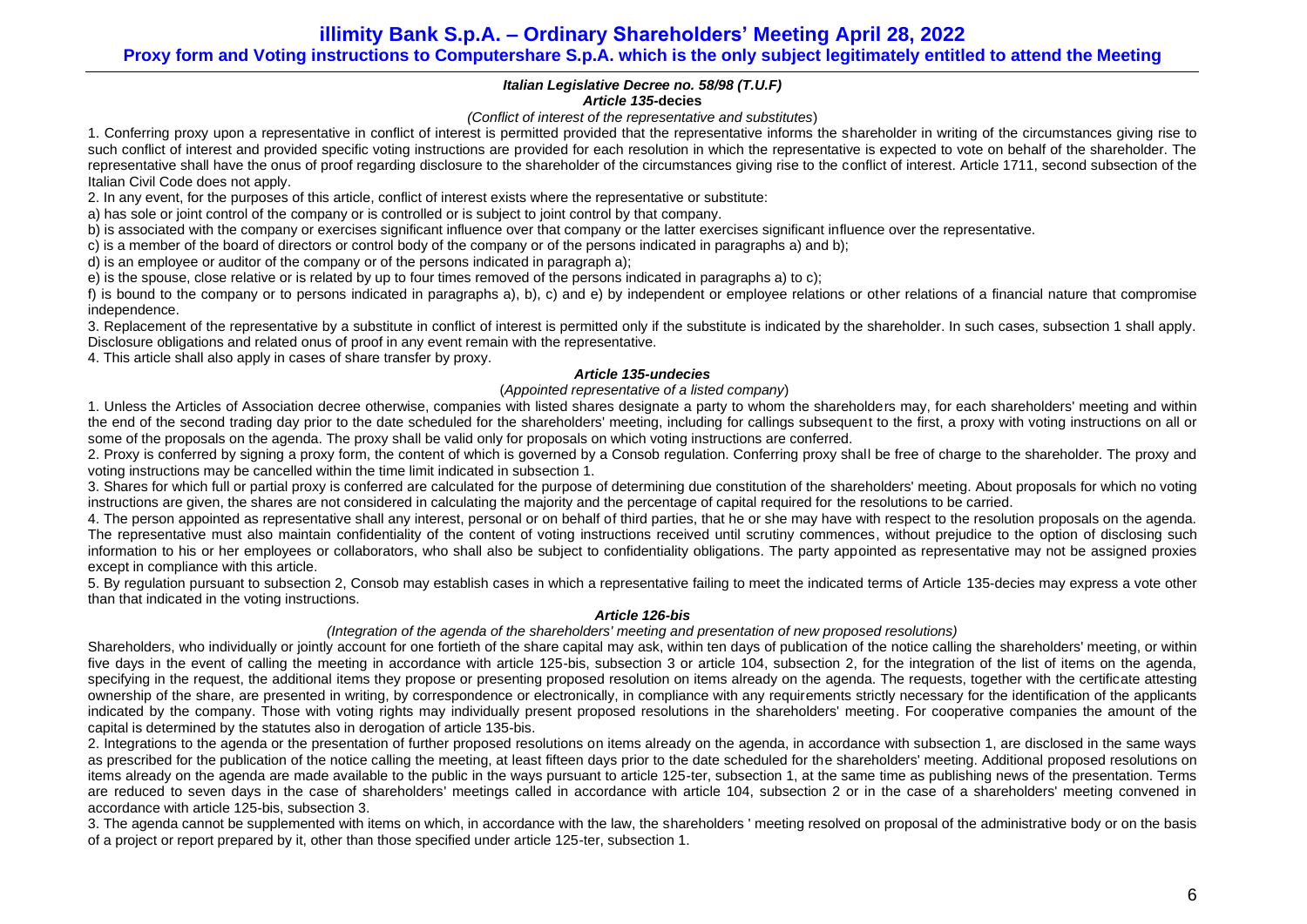# **illimity Bank S.p.A. – Ordinary Shareholders' Meeting April 28, 2022 Proxy form and Voting instructions to Computershare S.p.A. which is the only subject legitimately entitled to attend the Meeting**

4. Shareholders requesting integration in accordance with subsection 1 shall prepare a report giving the reason for the proposed resolutions on the new items for which it proposes discussion or the reason relating to additional proposed resolutions presented on items already on the agenda. The report is sent to the administrative body within the final terms for presentation of the request for integration. The administrative body makes the report available to the public, accompanied by any assessments, at the same time as publishing news of the integration or presentation, in the ways pursuant to article 125-ter, subsection 1.

5. If the administrative body, or should it fail to act, the board of auditors or supervisory board or management control committee fail to supplement the agenda with the new items or proposals presented in accordance with subsection 1, the court, having heard the members of the board of directors and internal control bodies, where their refusal to do so should prove to be unjustified, orders the integration by decree. The decree is published in the ways set out by article 125-ter, subsection 1

# **Law-Decree nr. 18 on March 17th, 2020**

# **Art. 106 (Rules relating to the conduct of Company Shareholders' meetings)**

[...] 4. To attend ordinary or extraordinary Shareholders' Meetings, Companies with listed shares can designate the Representative pursuant to article 135-undecies of Italian Legislative Decree nr. 58 on 24 February 1998, even if the Articles of Association decree otherwise. The Companies can also provide in the notice calling the Shareholders' meeting that the Appointed Representative pursuant to article 135-undecies of the Italian Legislative Decree n. 58, on 24 February 1998, will be the only subject entitled to attend the Meeting; to the aforementioned Appointed Representative may also be confer proxies or sub delegations pursuant to article 135-novies of the Italian Legislative Decree n. 58, on 24 February 1998, notwithstanding the provision of art. 135-undecies, paragraph 4, of the same Decree.

5. Paragraph 4 also applies to companies admitted on a multilateral trading system and to Companies with financial instruments widely distributed among the public.

# *Italian Civil Code Art. 2393*

# *(Derivative action)*

1. A derivative action may be brought against directors pursuant to a resolution approved by shareholders, even if the company is in liquidation.

2. A resolution relating to the responsibility of directors may be put to the vote at a general meeting called for approval of the annual financial statements, even if such resolution is not on the meeting agenda, provided that it relates to matters occurring within the period to which the financial statements relate.

3. A derivative action may also be brought by a resolution of the board of statutory auditors passed by a two-thirds majority of its members.

4. Such action may be brought within five years of the expiry of the director's term of office.

5. The approval of a resolution to bring derivative action shall result in the removal of the director against whom such action is brought provided that votes representing at least one fifth of share capital are in favor. In such an event, shareholders shall provide for the replacement of that director.

6. The company may waive its right to bring derivative action and accept a settlement, subject to the waiver and settlement having been approved by shareholders, and provided that such motion is not opposed by minority shareholders representing at least one fifth of share capital, or, for listed companies, at least one-twentieth of share capital, or such percentage as may be established in the company's by-laws in relation to derivative actions brought by the company pursuant to Article 2393-*bis*.